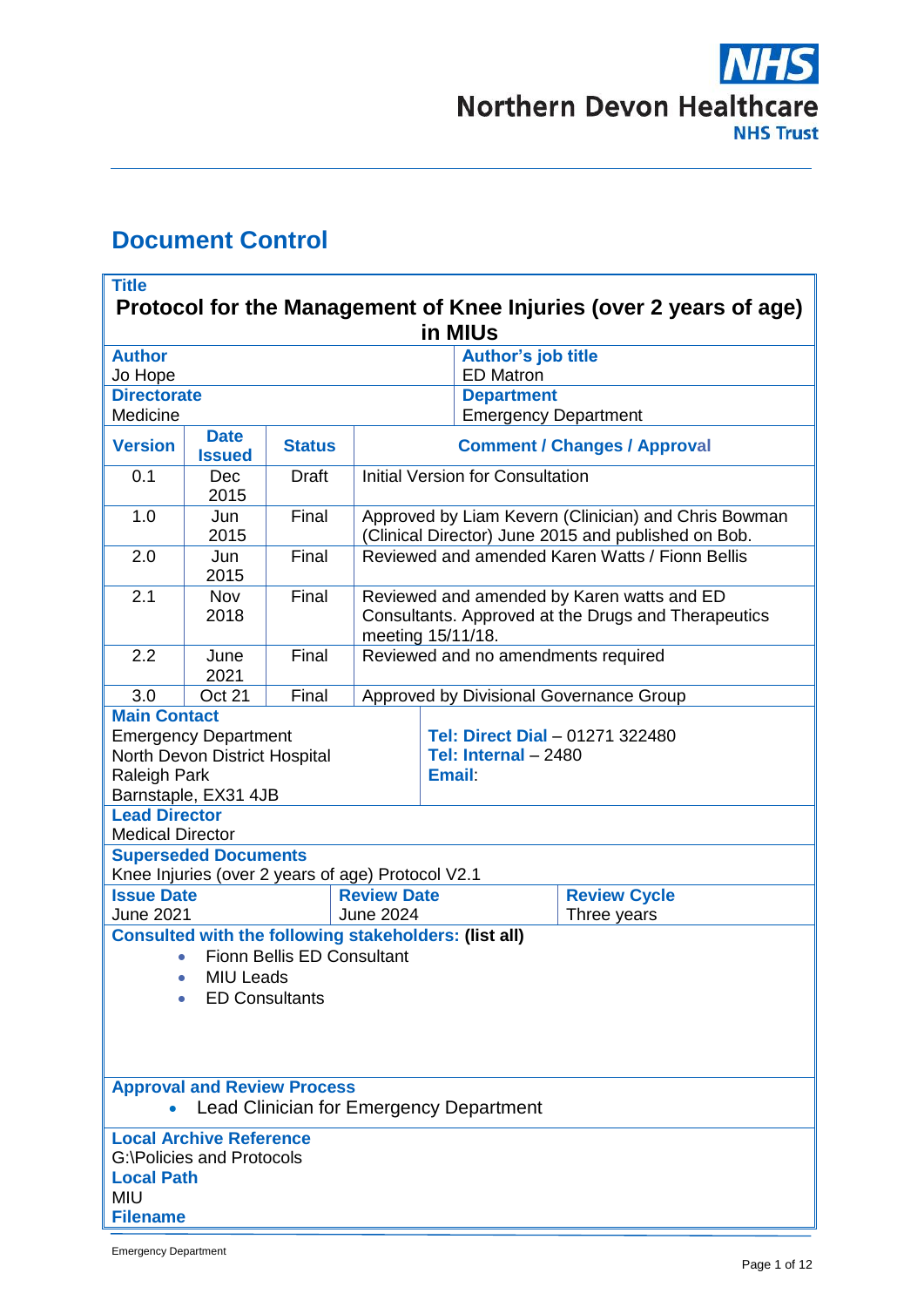

| Knee Injuries (over 2 years of age) Protocol |                                         |  |  |  |
|----------------------------------------------|-----------------------------------------|--|--|--|
| Policy categories for Trust's internal       | Tags for Trust's internal website (Bob) |  |  |  |
| website (Bob)                                | <b>MIU</b>                              |  |  |  |
| MIU                                          |                                         |  |  |  |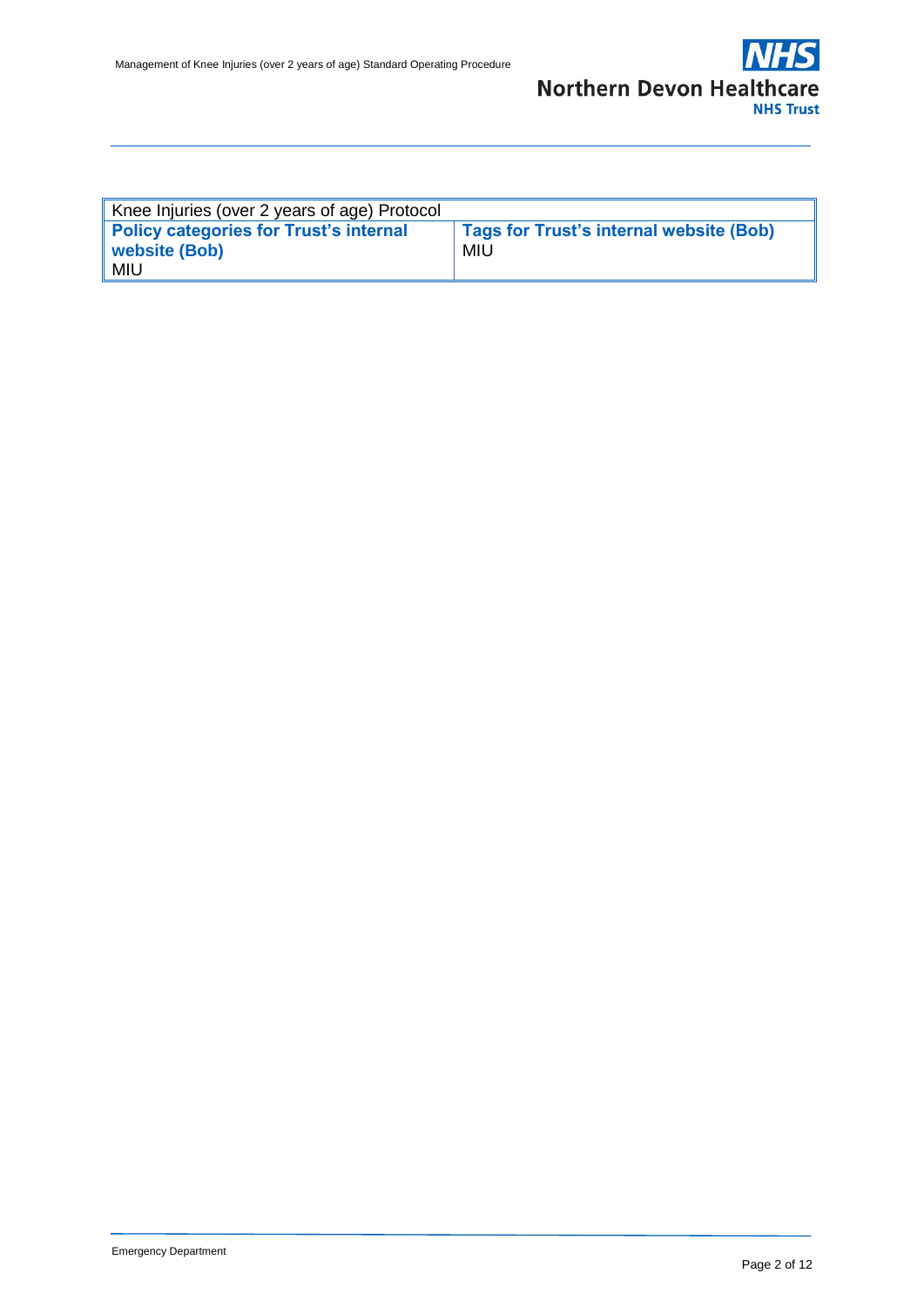

## **CONTENTS**

| APPENDIX A - Essential Documentation for All Patients Attending Unit or Centre 10  |  |
|------------------------------------------------------------------------------------|--|
| APPENDIX B - Essential Documentation for All Patients Attending Unit or Centre  11 |  |
|                                                                                    |  |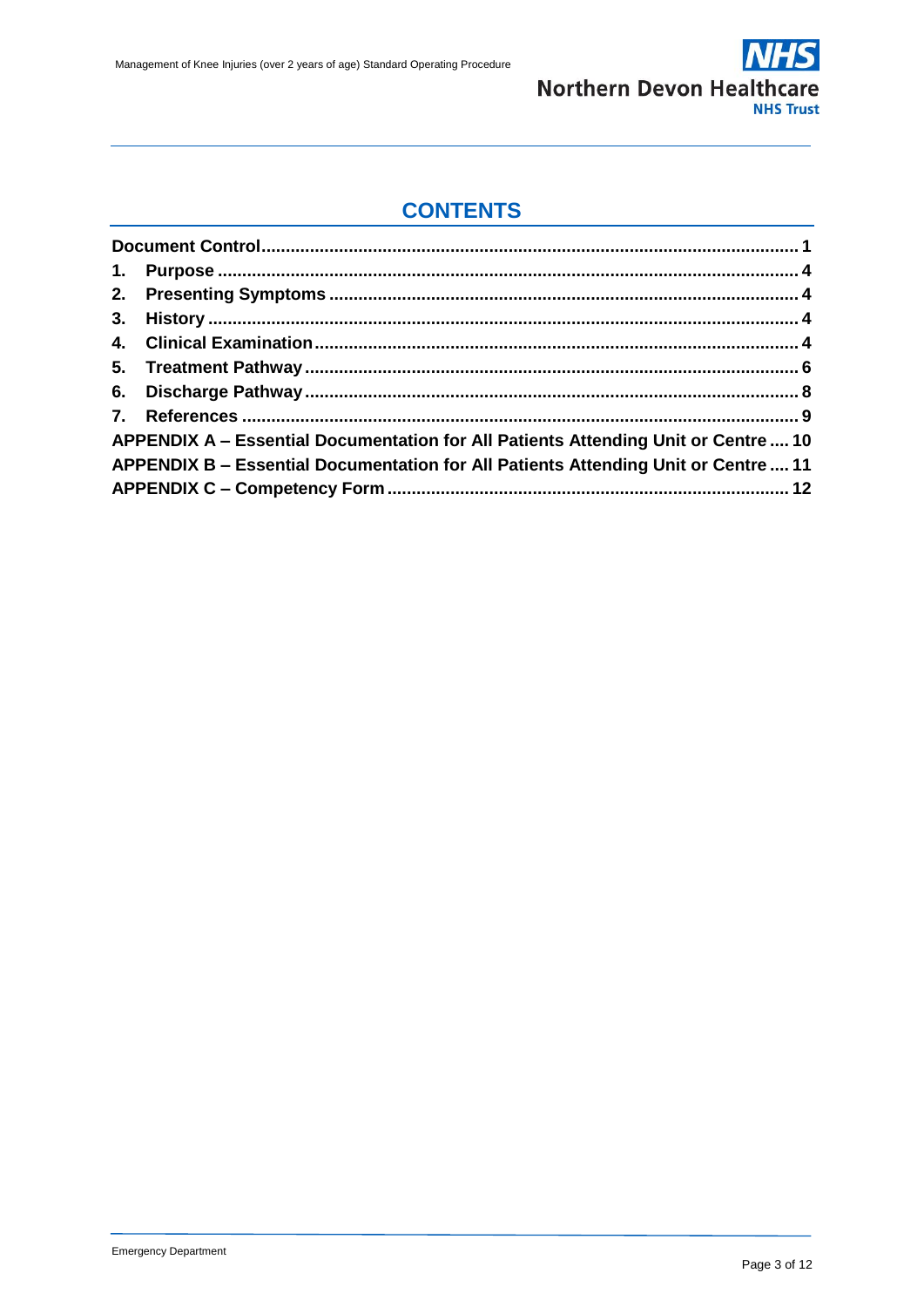

## <span id="page-3-0"></span>**1. Purpose**

**1.1.** This protocol is for the use by staff employed by Northern Devon Healthcare Trust who have achieved the agreed clinical competencies to work under this protocol.

## <span id="page-3-1"></span>**2. Presenting Symptoms**

- **•** Swelling
- Loss of function
- Deformity / Dislocation
- $\bullet$  Pain
- **•** Bruising
- Erythema
- $\bullet$  Inability to weight bear
- Warmth
- Inflammation
- Pyrexia
- Wounds
- Abnormal gait

## <span id="page-3-2"></span>**3. History**

### **3.1. Refer to protocol for History Taking and Clinical Documentation.**

Document a full history, including:

- Mechanism of injury to include:
- Valgus / varus stress
- Twisted flexed knee
- Forced flexion or hyperextension
- Dashboard impact
- Immediate swelling
- Swelling over several hours
- Locking of knee
- Knee giving way
- Previous knee injuries and surgery
- Tetanus status if wound present
- Anti-coagulant therapy refer to medical practitioner for advice
- Any self-care measures taken

## <span id="page-3-3"></span>**4. Clinical Examination**

**Look:**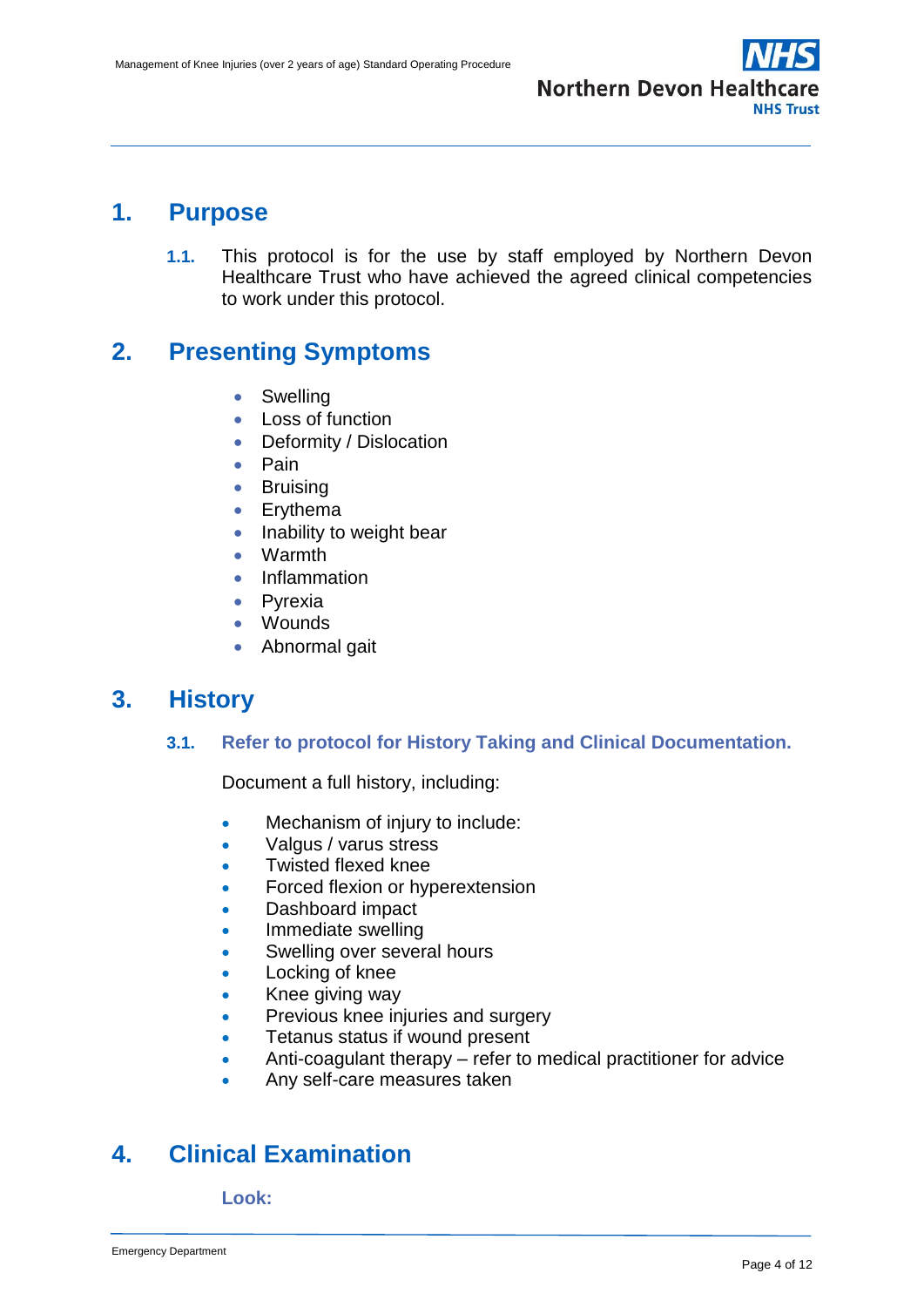

- Observe gait
- Swelling supra patella pouch
- Deformity of patella
- Check alignment and contours of knees
- Compare both knees
- Bruising
- Ervthema
- Wounds
- Scars / effusions
- Look for atrophy of the quadriceps muscles

### **Feel:**

- Femur and hip
- Tibia femoral joint
- Tibial plateau medially then laterally
- Patella and patella tendon
- Medial meniscus (slight internal rotation of tibia with knee in slightflexion then palpate lateral meniscus along lateral joint line)
- Medial condyle and Medial Collateral Ligament
- **Lateral condyle and Lateral Collateral Ligament**
- Proximal tibia, fibula, head and neck
- Pulse distal to injury / warmth / capillary refill time

### **Move:**

- Active / passive
- Straight leg raise eliminates rupture quadriceps / patella tendon / transverse patella fracture avulsion tibial tubercle
- Extension (normal  $0$ ) springy block meniscal tear
- $\bullet$  Flexion > 135 $\degree$
- Knee at 90 ̊flexion assess
- Anterior cruciate ligament (anterior drawer test) > 1.5cm
- Laxity abnormal (anterior cruciate ligament rupture)
- Posterior cruciate ligament posterior drawer test
- Foot drop may indicate peroneal nerve damage
- Assess the meniscus use McMurray test
- Assess for effusion pre patellar tap

## **Investigations:**

- X-rays
- Use the Ottawa knee rule for AP and lateral views of the knee if appropriate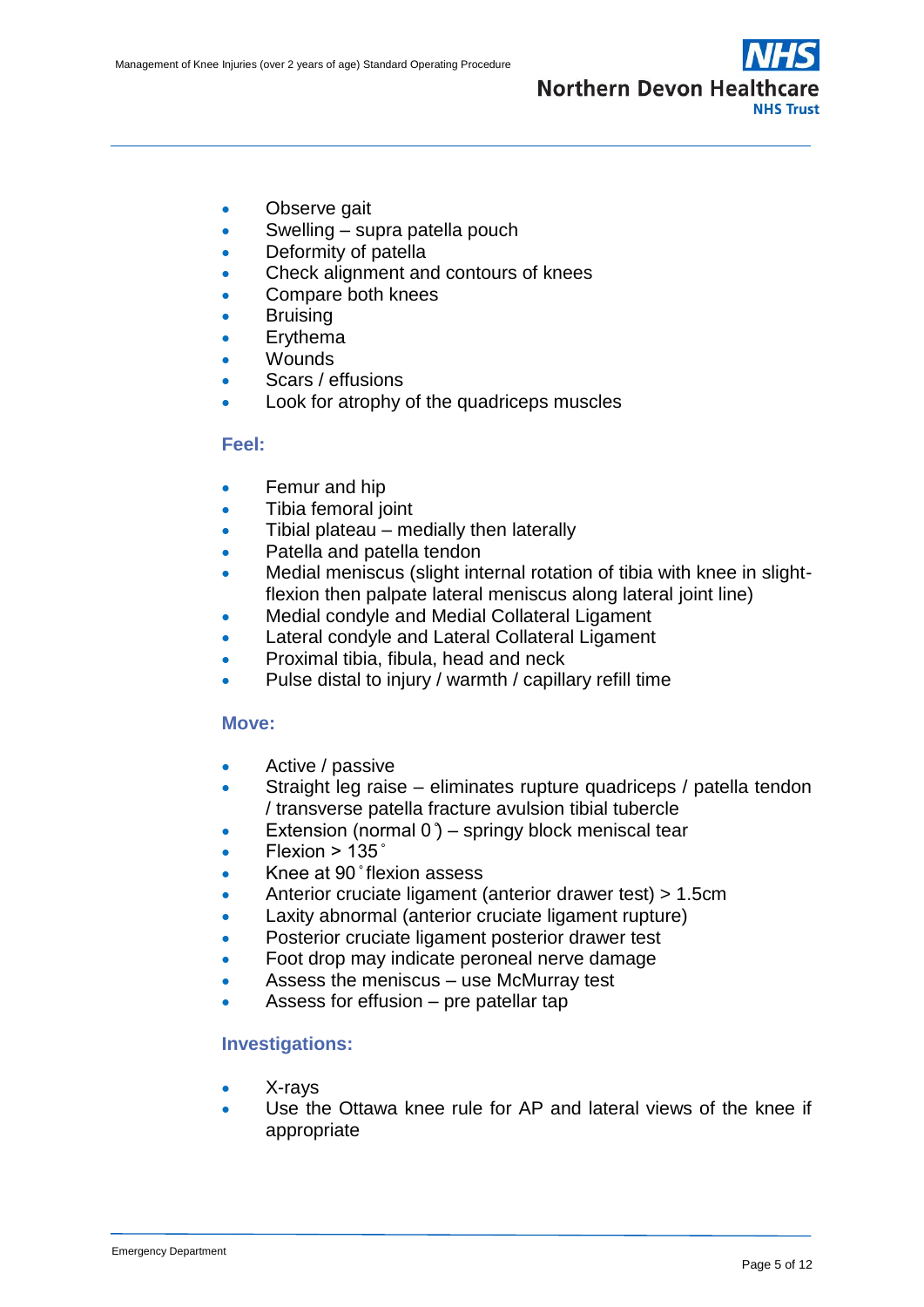

## <span id="page-5-0"></span>**5. Treatment Pathway**

## **Collateral Ligament Injuries**

- Analgesia as per patient group direction (PGD) or over the counter (OTC) according to protocol for pain management in MIUs.
- **Crutches**
- Written advice for quadriceps exercises
- With haemarthrosis refer to orthopaedic team via the Emergency Department (ED)
- With laxity discuss with GP or ED to arrange follow up

## **Fractured Patella**

- Consider bipartite patella which looks like a fracture
- Apply knee splint / crutches
- Refer to orthopaedics via the Emergency Department.
- Analgesia as per PGD or OTC according to protocol for pain management in MIUs.

## **Dislocated Patella**

- Usually lateral dislocation
- May reduce spontaneously
- May be recurrent
- If competent to do so reduce under entonox as per PGD by gentle extension of knee and post reduction X-ray
- If unable to reduce refer to Emergency Department for reduction and continue analgesia
- Knee splint and fracture clinic follow up

### **Recurrent Dislocations**

Refer to fracture clinic

### **Cruciate Ligament Rupture**

- Anterior associated with medial ligament and medial meniscus tears
- Positive anterior drawer test and possible haemarthrosis and avulsion of anterior tibial spine
- Posterior positive posterior drawer test
- Maybe haemarthrosis and avulsion of posterior tibial spine
- Refer to orthopaedic team via Emergency Department
- Delayed presentation refer to fracture clinic

## **Meniscus Injuries**

- Twisting injury, pain, swelling, intermittent locking, feeling of instability
	- Joint line tenderness and effusion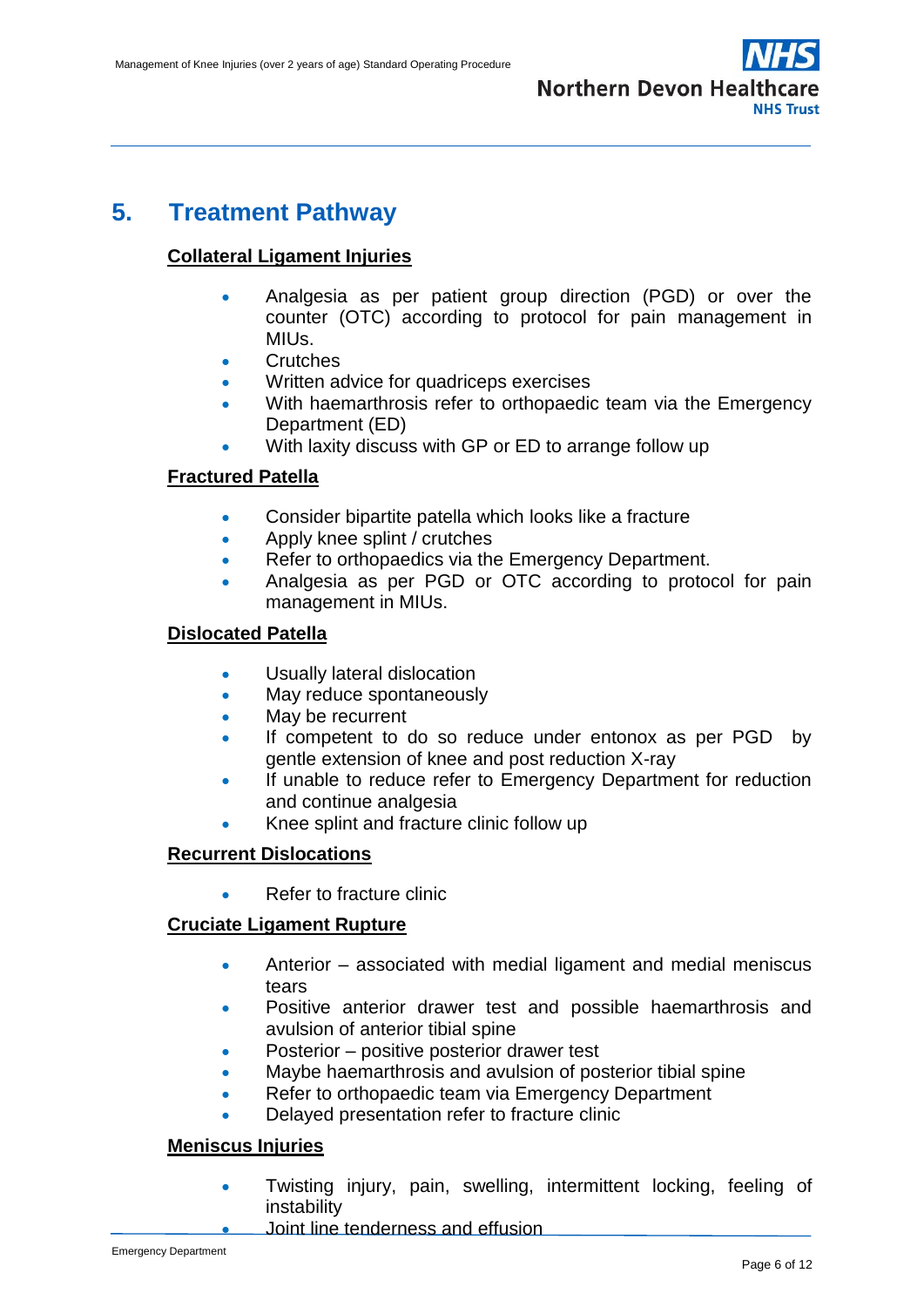

May be McMurray's positive

Treatment:

- Locked knee refer orthopaedic team via Emergency Department
- Possible meniscus tears
- Analgesia as PGD according to protocol for pain management in MIUs.
- **Crutches**
- Clinic or discuss with GP or ED to arrange appropriate follow up

## **Proximal Fibular Fractures**

May be part of Maisonneuve fracture of medial ankle

## **5.1.** Treatment:

- Analgesia as PGD according to pain management protocol for MIUs.
- Check peroneal nerve for foot drop
- **Crutches**
- Fracture clinic

## **Tibial Plateau Fractures**

- Associated with ligamentous rupture
- Look for swelling and haemarthrosis

### Treatment:

- Analgesia as PGD according to pain management protocol in MIUs.
- Knee splint
- Refer to orthopaedics via Emergency Department

### **Ruptured Quadriceps Tendon**

- Unable to straight raise leg
- Palpable defect in muscle insertion
- Analgesia as PGD according to pain management protocol in MIUs.
- Refer to orthopaedics via Emergency Department

## **Ruptured Patellar Tendon**

- Unable to straight leg raise
- Palpable defect in patellar tendon and high riding patella
- Possible avulsed tibial tuberosity
- Analgesia as PGD according to pain management protocol in MIUs.
- Refer to orthopaedics via Emergency Department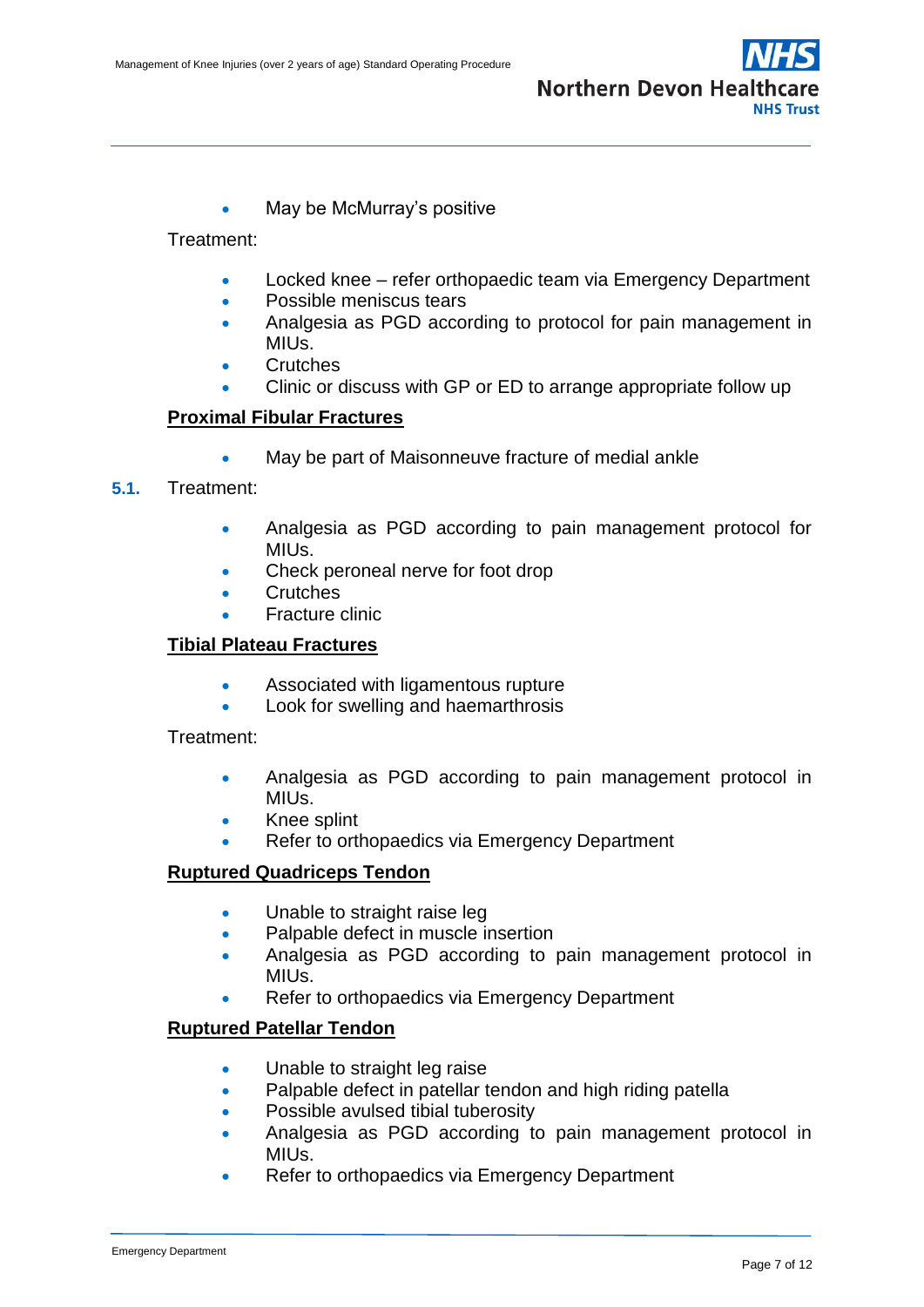

### **Osgood – Shlatter's Disease**

- Affects boys 10-15 years especially
- Recurrent pain and swelling over the tibial tubercle
- X-rays may indicate fragmented tibial epiphysis
- Treat with OTC analgesia
- Rest
- GP follow up

#### **Bursitis**

- **Associated with kneeling**
- Pre-patellar and infrapatellar

Treatment:

- OTC non-steroidal anti-inflammatory medicines
- Rest
- GP follow up
- If infection suspected refer to medical practitioner

## <span id="page-7-0"></span>**6. Discharge Pathway**

Ensure patient is issued with appropriate advice sheet (if available) and that patient understands the need to return if symptoms change or worsen.

#### **DOCUMENTATION TO BE COMPLETED**

- Clinical treatment record as per documentation and record keeping policies. Copy of clinical treatment record to General Practitioner; to be sent to surgery as per record keeping policy.
- For patients being transferred to secondary care, ensure a copy of the clinical treatment record is sent with patient. A copy will also be sent to surgery in normal manner.

### **For patients seeing their General Practitioner in next 24 hours a copy will also be sent to surgery in the normal manner.**

#### **BEFORE DISCHARGE ENSURE:**

- Those patients who have been referred for further acute intervention has appropriate transport to meet their needs, all relevant treatment has been prescribed and administered and correct information and documentation is given to the patient.
- The patient understands that if condition deteriorates or they have further concerns they should seek further advice.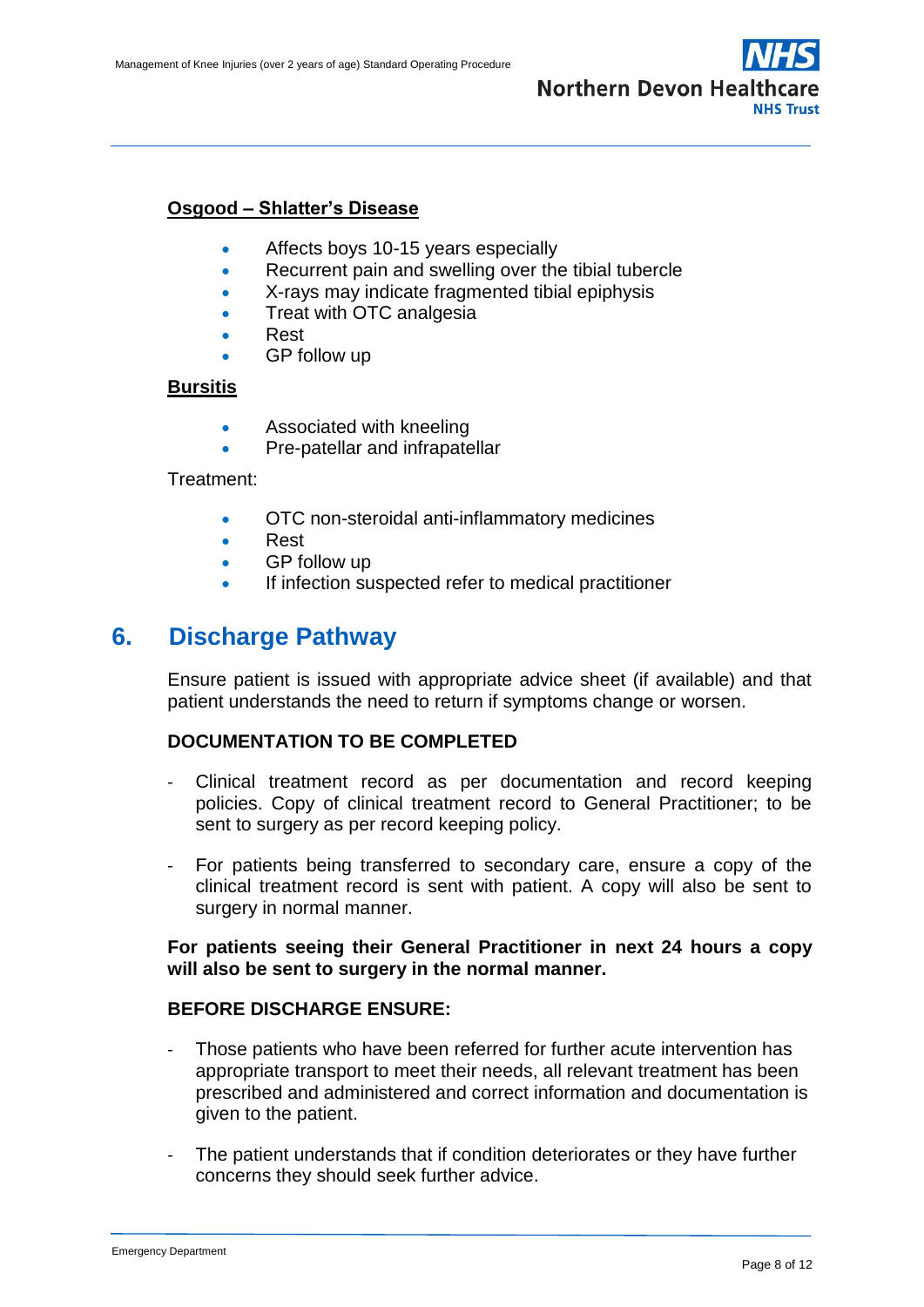

- The patient demonstrates understanding of advice given during consultation.
- The patient has been provided with written advice leaflet to re-enforce advice given during consultation.
- The patient demonstrates an understanding of how to manage subsequent problems.

## <span id="page-8-0"></span>**7. References**

- Bickley LS Szilagyi PG (2013) Bates' Guide to Physical Examination and History taking. Philadelphia: Lippincott Williams and Wilkins
- Clinical Knowledge Summaries (NICE July 2017) Knee Pain
- Clinical Knowledge Summaries (NICE March 2016) Knee sprains and strains
- Emergency Department Guidelines (2012) NDHTC
- McRae R(2006) Orthopaedics and Fractures (2nd Edition) Edinburgh: Churchill Livingstone
- Stiell IG et al.(1997) Implementation of the Ottawa Knee Rule for the Use of Radiology in Acute Knee Injuries JAMA 278:2075-9
- Consent Policy V5.1 (2018) NDHCT
- Medicines Policy V2 (2018) NDHCT
- Patient Group Direction Policy V4 (2016) NDHCT
- Safeguarding Children Policy (2018) NDHCT
- Protocol for Pain management in MIUs V1.0 (2016)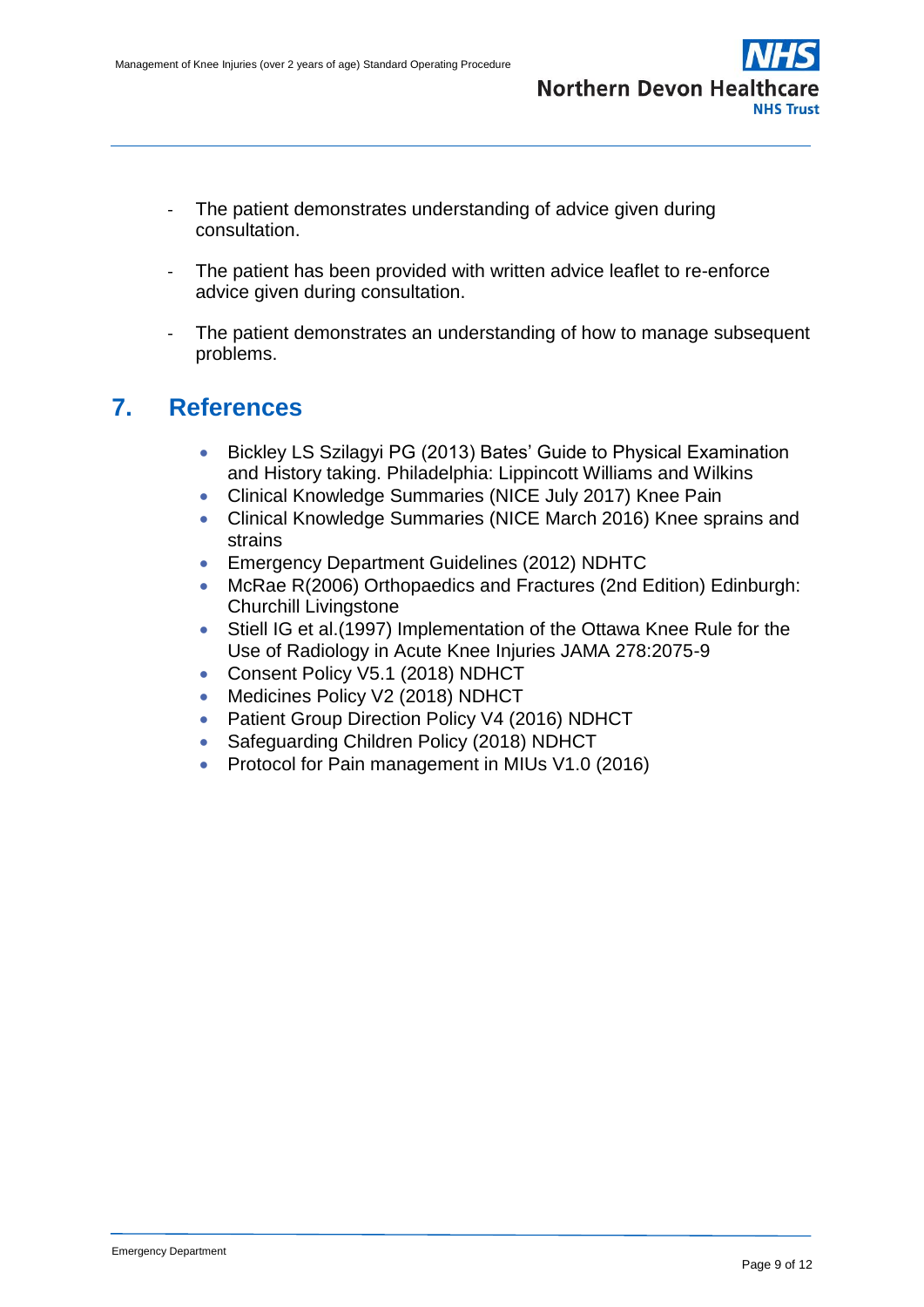

## <span id="page-9-0"></span>**APPENDIX A – Essential Documentation for All Patients Attending Unit or Centre**

## **Adults Consent**

Gain consent to be seen by a nurse practitioner

Gain consent for treatment and sharing information

#### **Clinical Presentation**

If unwell assess for:

- Airway
- Breathing
- Circulation
- **Disability**
- **Exposure**

Document a full set of observations including neurological observations including Glasgow coma score if applicable.

Record EWS: if 7 or above arrange immediate transfer to secondary care.

Document pain score using numeric rating scale. For cognitively impaired patients document any signs of pain (e.g. grimaces or distress).

#### **Safeguarding:**

**Ask the domestic abuse question, 'do you feel safe at home?'**

- Assess for mental capacity and if person is a vulnerable adult.
- Assess for learning disability and whether patient has a hospital passport in place.
- Assess falls risk. Complete falls referral if applicable.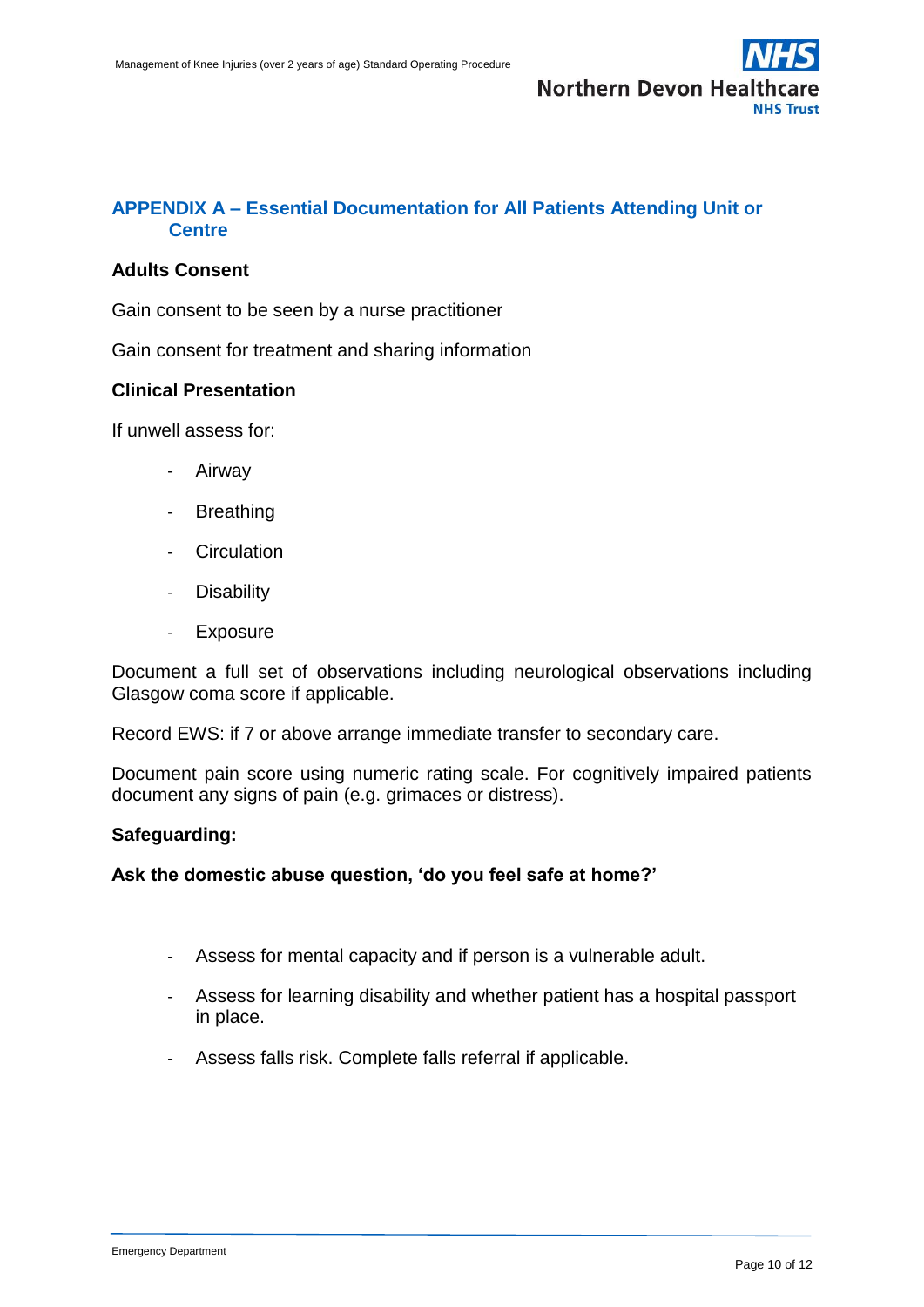

## <span id="page-10-0"></span>**APPENDIX B – Essential Documentation for All Patients Attending Unit or Centre**

### **Child and Young Persons under 18 Years Old Consent**

Gain consent to be seen by a nurse practitioner

Gain consent for treatment and sharing information

Assess and document competency according to Fraser guideline if applicable.

Document name of person(s) accompanying patient.

### **Clinical Presentation**

If unwell assess for:

- **Airway**
- **Breathing**
- **Circulation**
- Disability
- **Exposure**

Record PEWS: if any one parameter is triggered transfer to secondary care or seek advice from medical practitioner.

Use guideline Traffic Light System (NICE) 2013 if applicable.

Use guideline Feverish Illness (NICE) 2013 if applicable.

Document pain score using FLACC, Wong Baker Faces or numeric rating scale.

#### **Safeguarding:**

#### **Complete safeguarding children questions (NICE 2003)**

**Any bruise in a non-mobile infant or child: follow safeguarding children policy (2018). These children must be reviewed by a Consultant in Emergency Medicine or a Consultant Paediatrician and a MASH ( Multi Agency Safeguarding Hub) enquiry must be made.**

DOCUMENT ALL FINDINGS IN THE CLINICAL TREATMENT RECORD AND ACT ON THEM FOLLOWING NDHCT GUIDELINES.